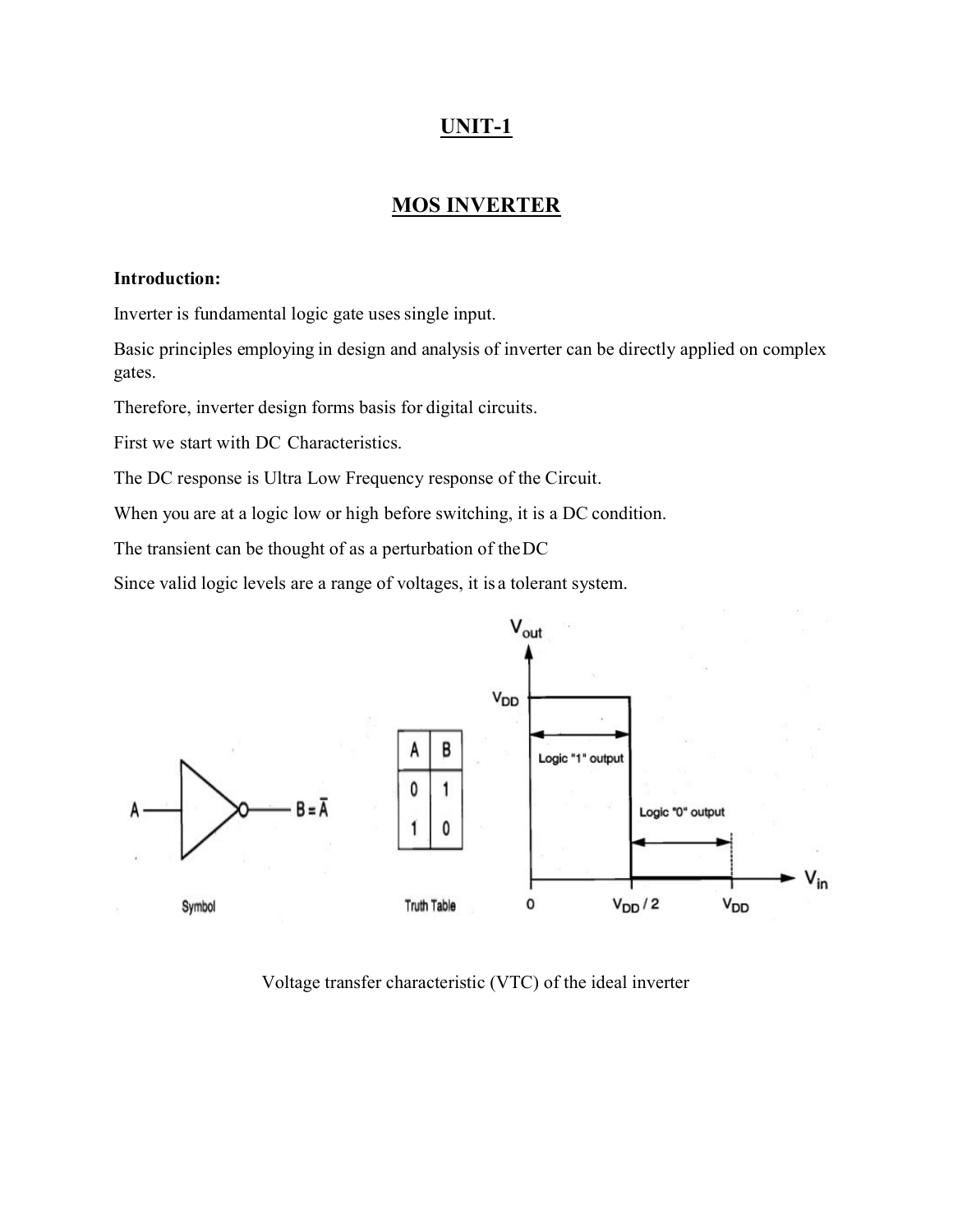Noise Immunity and Noise Margins:



- Output signal is transmitted through interconnect to next inverter.
- Interconnects are prone to noise. Suppose output of  $1<sup>st</sup>$  inverter is perturbed to a level higher than  $V_{IL}$ . Then this can not predict correct output of  $2^{nd}$  inverter.
- Thus,  $V_{II}$  is maximum allowable input voltage which is low enough to ensure '1' output.
- Similarly argument for  $V_{\text{IH}}$ .
- Noise tolerance or Noise Margins and denoted by NM. Two noise margins will be defined for low signal level as  $NM_{\text{L}}$  and high signal level as  $NM_{\text{H}}$ :